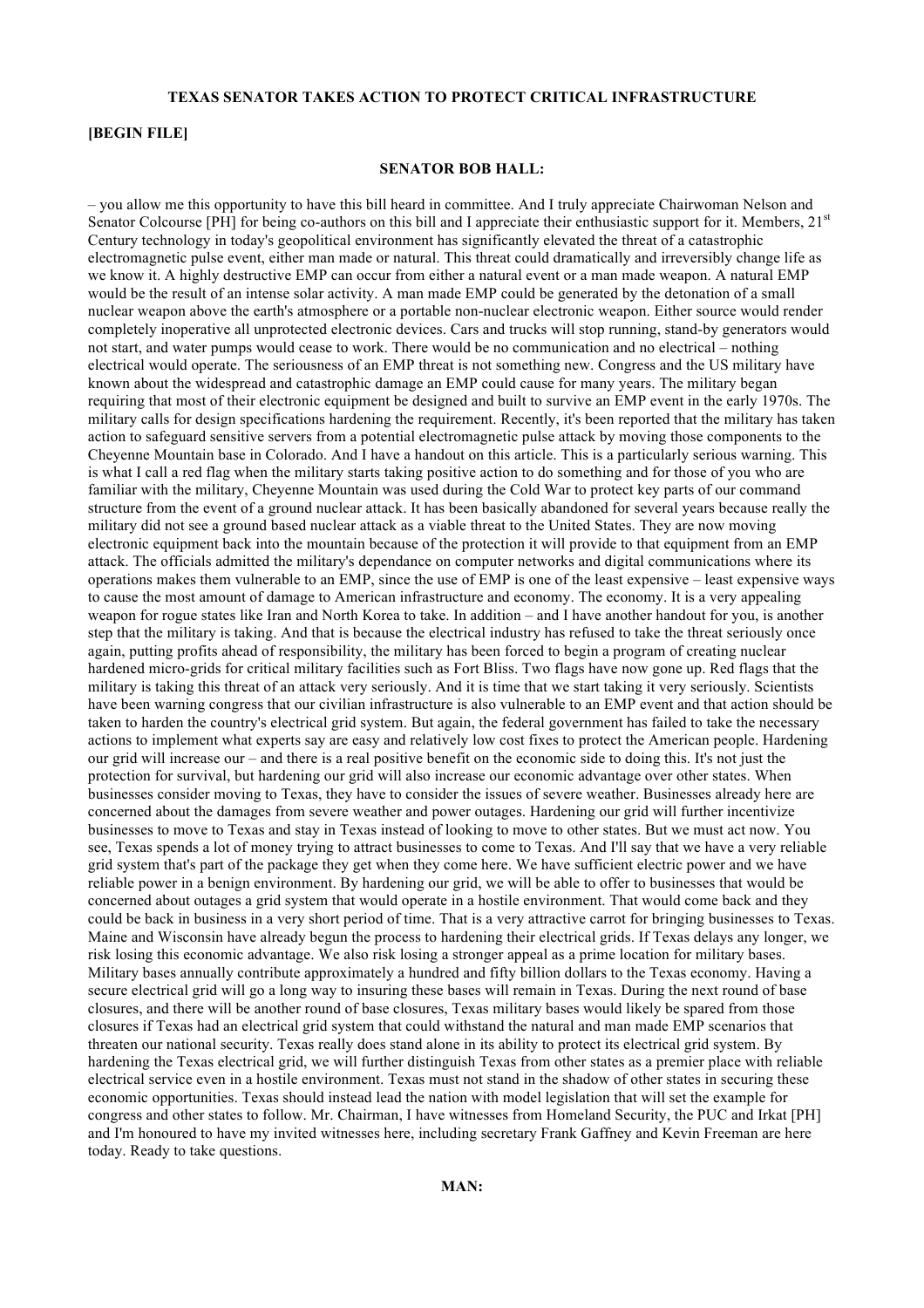Would you like to call – is it Kevin Freeman and, you said Gassney?

# **SENATOR BOB HALL:**

Gaffney.

#### **MAN:**

I'm sorry. [UNCLEAR] Members, questions of the senator? Senator, we may hear of this from the witnesses. You got – I see the fiscal note on the state, starts out at about three million a year. Do we know the cost on the grid itself, of the electric companies, what the cost will be?

# **SENATOR BOB HALL:**

Don't – we don't have the exact, and Mr. Chairman, on that fiscal note, we're looking to do some redundancies in the bill that need to be cleaned up. And I think we can probably pare that down quite a bit here. But the national estimates were made. Were something in the neighbourhood of two billion dollars for the entire nation. And it has been estimated that Texas would probably be about eleven percent of that.

#### **MAN:**

Members, any other questions for Senator Hall? No? Now the public testimony is now open on committee substitute senate bill 1398. The chair will call Frank Gaffney and Kevin Freeman. Welcome to our committee and whoever wants to go first can go if you'll identify yourself for the record, please.

#### **FRANK GAFFNEY:**

Mr. Chairman, thank you, my name is Frank Gaffney. I'm the president of the Center for Security Policy. I'm delighted to have with me a senior fellow of our organization. It's an old adage that people say they're from Washington and they're here to help. I'm here from Washington, all right, but I'm asking for your help. For reasons that Senator Hall has mentioned. The United States government, sadly, is a little schizophrenic on the problem of our electric grid. The military has for decades, in fact Senator Hall was involved in this, protected parts of its military capabilities against the threat of electromagnetic pulse. And yet we've done essentially nothing to protect the civilian infrastructure and, most especially, the electric grid, the most critical of our critical infrastructures against this phenomenon.

#### **MAN:**

Is that true all over the United States?

### **FRANK GAFFNEY:**

Yes, sir. It's a function of two forces, both the sort of enemy action phenomenon and also a naturally occurring phenomenon. And I think it's fair to say that we are unprepared against either. This is, with all due respect, the single most important piece of legislation that will be considered in this legislative session. And I say that with all humility for the simple reason that if you don't get the grid fixed, nothing else you do will matter. In fact, you won't even probably get to worry about the rest of it if you don't fix this. We have had in the past couple of days reports that the Islamic State is now operating across the border in Mexico. There are abundant reasons to believe jihadists are operating inside the United States as well. We have had attacks on physical infrastructure notably, but not exclusively, a major substation in northern California just about two years ago to the day. We've had abundant evidence of cyber threats and there is now unfortunately growing evidence that enemies of this country understand that by using electromagnetic forces, either in a localized way through radio frequency weapons or in a strategic way by detonating a nuclear weapon over the United States, you could effect the end of the United States. This is something that is not simply speculation, this is the result of a series of studies, eleven of them to be exact, that have been conducted by or for the federal government over the past eleven years. I'd be happy to provide a copy of this book to you. It just summarizes the executive summaries of them. It's called *Guilty Knowledge: What the US Government Knows About the Vulnerability of the Electric Grid But Refuses to Fix.* Each of them concludes whichever aspect of the threat they studied, the naturally occurring or the man caused, that it would constitute a nation ending problem if the grid goes down and stays down for protracted periods of time. As Senator Hall knows personally from his first hand experience, we know how to fix this vulnerability. Unlike a lot of other problems, this one lends itself to fix. We also can afford it. In fact, I think it's fair to say we cannot afford not to fix it. Lives are to be saved and I believe money is to be made if in fact we fix the grid. If Texas leads, the nation will follow. The next defence industry could well be based here in Texas if it leads. Thank you very much, sir.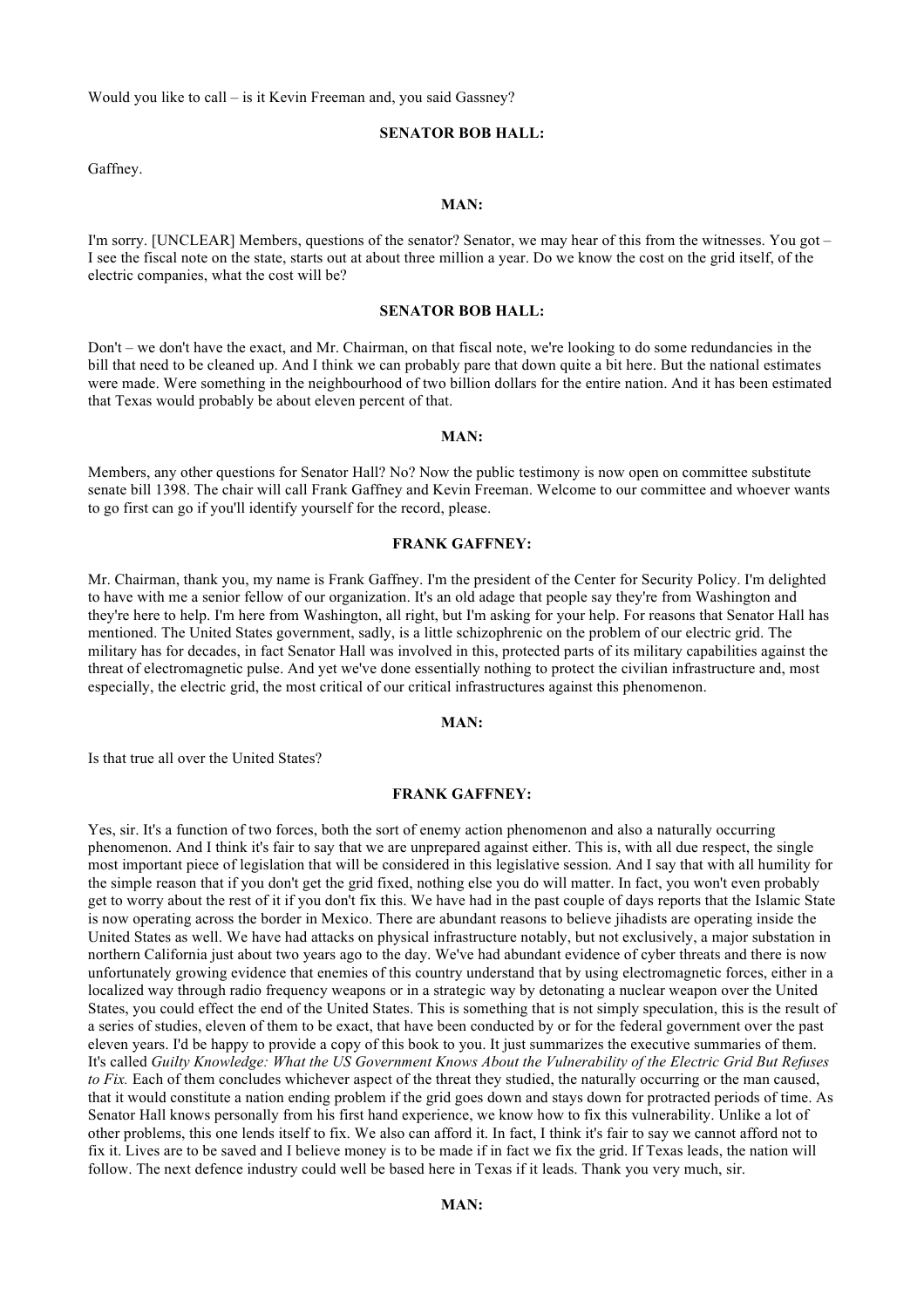Thank you. The question I would ask of you, all the utilities are subject to mandatory reliability standards that are developed by both, developed by NERC [PH] and approved by FERC [PH]. If those standards approved by the federal government and are put in place by NERC, are you implying that they're not preparing themselves?

### **FRANK GAFFNEY:**

I'd go further, sir. I would say they are not preparing themselves. I'm not implying it. I'm stating it. That the standards have consistently been set unduly low. There are all kinds of scientific bases for challenging them. Unfortunately, the process – this may come as a shock to you, is somewhat rigged in favour of the utilities. And as a result, we are not seeing I think the regulatory agencies such as they are – and it's to be noted that this North American Electrical Reliability Corporation is in fact a trade association of the electric utilities themselves. This is sort of a throwback to a sort of pre-trust busting, pre-muckraking, pre-Teddy Roosevelt form of self regulation and it doesn't work, frankly. And I think that's true with the FERC level, a sort of regulatory capture is taking place there.

## **MAN:**

Senator Hall?

# **SENATOR BOB HALL:**

Yeah. Thank you, Mr. Chairman. Mr. Gaffney, as I understand it, what specifications that NERC and FERC have adopted, the scientific community that understands this problem set the bar much, much higher. But what came out of NERC and FERC were greatly watered down in order to make it easier to so-call comply with the federal regulation as opposed to actually provide any meaningful protection. Is that your understanding?

#### **FRANK GAFFNEY:**

That is indeed my understanding. And I would commend to the committee the terrific work of a group called The Foundation for Resilient Societies which has a long record of challenging the docket of the FERC and the NERC and showing the inadequacies. I personally must tell you that the principle purpose of these standards seems to be to protect against liability rather than to protect the assets of these industries and I have to say this sounds unbelievable, but unfortunately, if you're driven by sort of a quarterly profits statement mentality, sadly, decisions that may be in the long term interests, even of the company let alone of the country, seem to take second place.

## **SENATOR BOB HALL:**

And we talked about the – mostly focused on the threat from a hostile man made, would you tell us what you know about the other threat that exists that we have absolutely no control over and that's a natural threat?

# **FRANK GAFFNEY:**

I was, as was mentioned, acted as an assistant secretary in Reagan's Pentagon. This is where I first came across this phenomenon of enemy action inducing an electromagnetic pulse. What really captured my attention was a couple of years ago when I really came to understand that even if no enemy attacks the United States in any of the ways that I've mentioned, physical sabotage, cyber attacks, electromagnetic pulse, we are going to be subjected one hundred percent certitude, at some point in the foreseeable future, by an intense solar storm, geomagnetic disturbance it's called, that will have the effect in many respects of the worst kind of electromagnetic pulse induced by nuclear action. The problem with this is it happens roughly every one hundred and fifty years. And the last time it occurred was a hundred and fiftysix years ago. So we're in the zone. And we know it's coming. We don't know precisely when. NASA has estimated that it's a probability of twelve percent that it will occur some time in the next decade. That's a little bit better than the odds of Russian roulette, but not appreciably so. And I don't know anybody in their right mind who would play Russian roulette, let alone with the country.

# **MAN:**

Any other questions –

## **SENATOR BOB HALL:**

[OVERLAP] No, sir. That's not speculation. We have documented – I believe it's called the Carrington Effect.

# **FRANK GAFFNEY:**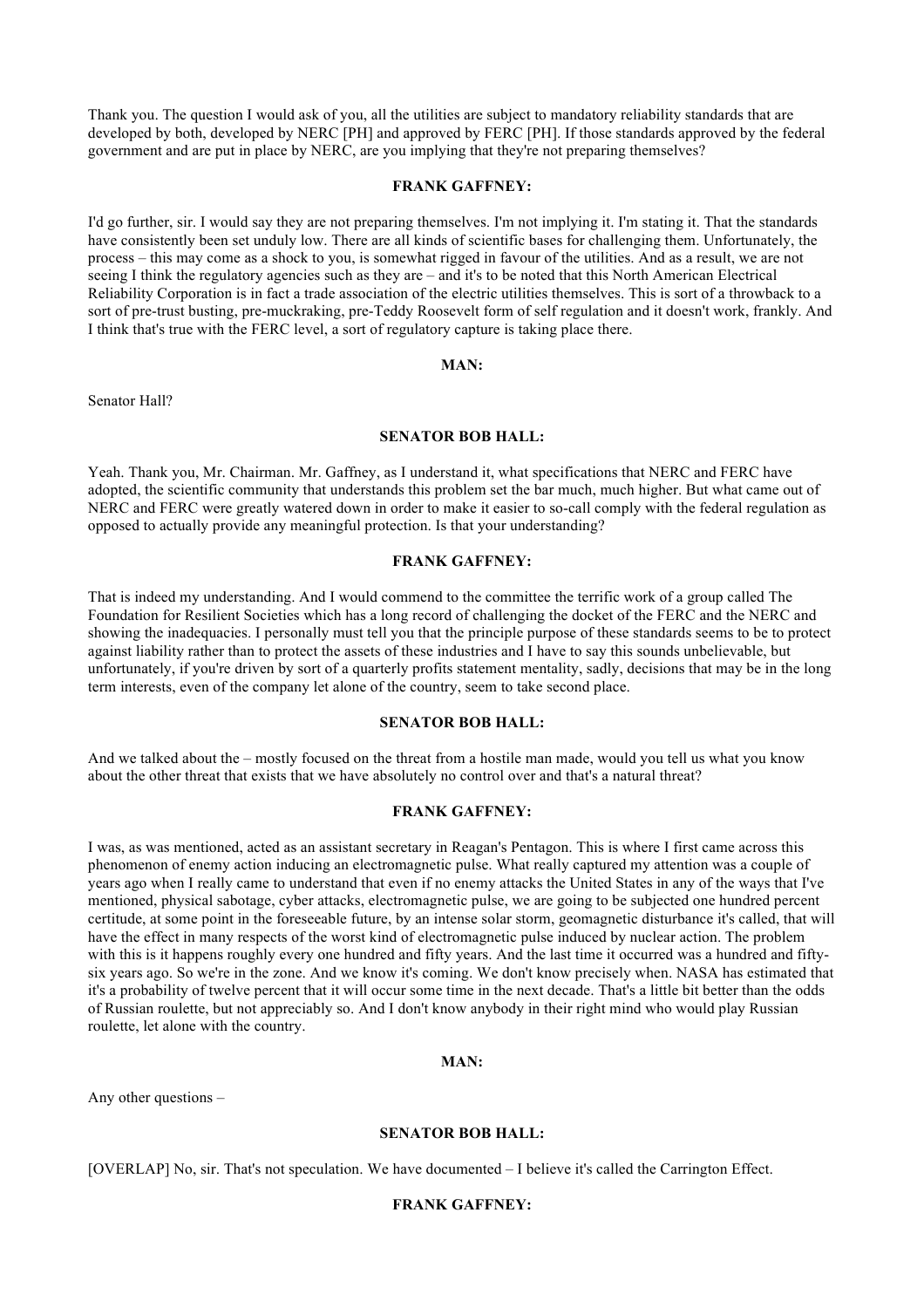That's correct.

#### **SENATOR BOB HALL:**

And it's been documented, the first –

#### **FRANK GAFFNEY:**

The last, as I say, the last one was observed by Dr. Robert Carrington in Britain and witnessed the correlation between solar flares that he was observing on the surface of the sun and telegraph offices and wires catching into flame. This was a phenomenon that was not nearly as severe as today's would be because we didn't have any electric infrastructure, apart from those telegraph wires.

### **SENATOR BOB HALL:**

Thank you, sir.

# **FRANK GAFFNEY:**

Thank you, sir.

### **MAN:**

Members, I would like – I would ask unanimous consent that we limit testimony to three minutes. Is there any objection? Here noted, so ordered. Mr. Freeman, would you introduce yourself, please?

#### **KEVIN FREEMAN:**

Yes. My name is Kevin Freeman. I'm from Keller, Texas. My area of focus is cyber economic warfare. I've been hired by the Department of Defence for multiple studies on this subject. I'm the author of two books that were best sellers. I've been called in by the FBI, Darpa [PH] and the Defence Intelligence Agency among others. In short, I study nonconventional forms of warfare. In particularly, cyber economic weapons. And I write and comment on those. Why I drove to Austin today is to share with you the fact that our nation's power and electric grid is perceived by enemies and adversaries as a potential Achilles heel and a legitimate target. There's specific writings that have been published and in some cases acquired by our intelligence community that clearly delineate the purpose and the capability to attack our electrical infrastructure via electromagnetic pulse weapons, terror attacks, cyber attacks, and other means. This isn't conjecture. As Senator Hall mentioned, the Department of Defence has virtually acknowledged this certainty of the risk when they re-commissioned the Cheyenne Mountain facility for US Northern Command as announced just March  $30<sup>th</sup>$ with a seven hundred million dollar contract. The stated reason, according to Admiral William Gortney was to protect NORCOM and the Northern Command from EMP attack. We have the Chinese doctrine of unrestricted warfare that was published in 1999 by the People's Liberation Army. Here is a translated copy that I brought with me. This book has been used as a handbook by terrorists, we believe including Osama bin Laden. In fact, his name is mentioned in here more than a dozen times. This clearly lists EMP weapons as a potential means of destroying any nation, especially the United States. We also have captured and translated Iranian military documents. One made its way into the public media recently and has twenty times mentioning the possibility of an EMP attack on the United States. It's not a propaganda document. It is an actual military planning document. We have reports from negotiations with the Russian government where the negotiators clearly referenced, you know we have EMP capabilities and could take out the United States. We – very recently, we have Chinese domestic reports that I found and translated that list EMP as their ultimate cyber weapon. Of course, beyond this, cyber weapons – other cyber weapons can be used against our power grid. Operation Cleaver was identified by cyber security firm Cylance as an Iranian intrusion into much of our national infrastructure, including our power grid. The risks to our power grid are serious. Our enemies have contemplated, understand, and targeted the grid. And SB-1938 is a great start to acknowledging these risks and beginning to address them.

#### **MAN:**

Members, questions of Mr. Freeman? Thanks for being here today.

#### **SENATOR BOB HALL:**

Yes, Mr. Freeman. What nations have the capability? Is that limited to just the major countries?